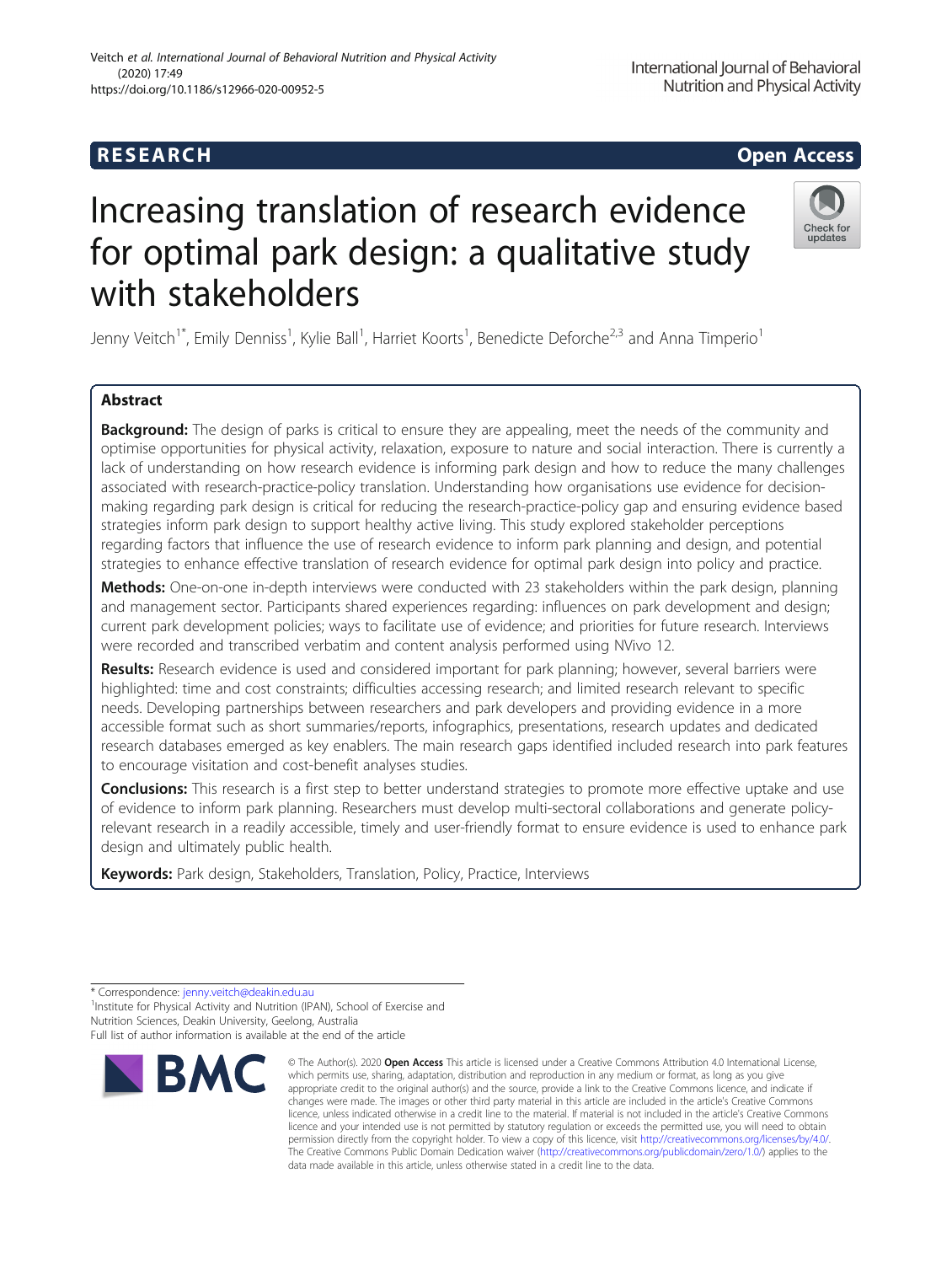#### Background

Parks are important settings within cities that provide opportunities for physical activity, relaxation, exposure to nature and social interaction  $[1, 2]$  $[1, 2]$  $[1, 2]$ . However, they are not fully utilised, leaving scope for enhancing population health through increased park visitation. The design of amenities and features within parks is critical to ensure parks are appealing, meet the needs of the community and optimise visitation for all demographic groups [\[3\]](#page-8-0). Research evidence to inform optimal park design has been increasing in recent years [\[4](#page-8-0)] and natural experiments have shown park refurbishment to have a positive effect on park visitation and park-based physical activity [[5](#page-8-0)–[8](#page-8-0)]. However, there is a lack of understanding on how this evidence is informing park policy and planning, and how to reduce the many challenges associated with researchpractice-policy translation.

Within built environment research, research translation challenges include a lack of alignment between research evidence generation and the needs of practitioners and policy-makers (e.g., absence of 'policy-relevant research') and a lack of understanding/training among researchers on ways to influence policy [[9](#page-8-0)]. Strong evidence of the need for environmental change, in and of itself, may not be sufficient for enacting a practice or policy response. Critically, research evidence is only one aspect of the combined information used by policymakers to inform decision-making. In a survey of 152 UK policy-makers, 95% used local data to inform decision-making (80% perceived this as most useful) and the main sources of information were sourced from government websites and personal contacts; researchers were less likely to be consulted and research evidence was rarely seen as directly relevant to policy decisions [\[10\]](#page-8-0).

Targeted knowledge translation strategies and support can; however, increase the use of evidence in policy and practice decision-making. In public health practice, promoting use of evidence in developing health promotion strategies tends to require multi-level and multi-strategy approaches. This may include, for example, facilitating practitioner/policymaker's access to evidence, development of appraisal skills relevant to evidence integration, and strengthening of organisational cultures conducive to embedding evidence in practice [\[11](#page-8-0)]. Infrastructure to support translation activity within research settings may include more effective convening of relevant parties, better means of communicating evidence to change agents in a timely way, and incentives among researchers to pursue 'strategic science' (research designed to address gaps in knowledge important to policy decisions) [[12\]](#page-8-0).

In the health promotion field, engaging, collaborating and partnering with key stakeholders who will use and implement evidence is more likely to enhance the potential implementation of research in community settings [[13\]](#page-8-0). Ideally such collaboration should occur during early conceptualization and research planning stages [[13\]](#page-8-0). In active living research, which aims to influence the design of built environments (e.g., building of cities and parks) to increase population levels of physical activity, the following research translations/partnership strategies have been recommended: establishing networks between researchers, practitioners and policymakers; engaging knowledge brokers and advocates for more effective synthesis, communication and dissemination of evidence; and co-production of research with target stakeholders [[9](#page-8-0)].

Despite the growing knowledge of the factors influencing translation of health promotion research into policy and practice, we are unaware of research that has specifically examined research-practice-policy translation of evidence for optimal park design. Little is known about what would help facilitate this translation, nor what format of research evidence would be most useful. Broadly speaking, we expect the barriers and facilitators to research translation to be consistent with those identified in previous evidence [[9](#page-8-0)]; however, the pertinence of these issues among stakeholders responsible for park design specifically has not been investigated. Understanding how government and non-government community-based organisations use evidence regarding optimal park design to inform decision-making is critical to both reducing the researchpractice/policy gap and maximizing the potential benefit of evidence-based strategies to improve environmental infrastructure to support healthy active living.

The aim of this study was to explore the perceptions of key stakeholders in park design, planning and management regarding: 1) factors that influence park development and design; 2) barriers and facilitators to using research evidence to inform park planning and design, and; 3) potential strategies to enhance effective translation of research evidence for optimal park design into practice and policy.

#### Methods

This study was nested within ProjectPARK, a larger study examining the relative importance of park characteristics that attract visitors to parks and enhance parkbased physical activity and social interactions among children, adolescents and older adults. This manuscript reports results from one-on-one interviews conducted with key stakeholders between May–July 2018.

Key practice and policy stakeholders  $(n = 51)$  in Australia were identified through various channels, including known contacts and collaborators ( $n = 20$ ), attendees at relevant public forums and conferences  $(n = 24)$ , and snow-ball recruiting  $(n = 7)$ . The objective was to recruit participants holding a variety of positions and with varying expertise from both government and non-government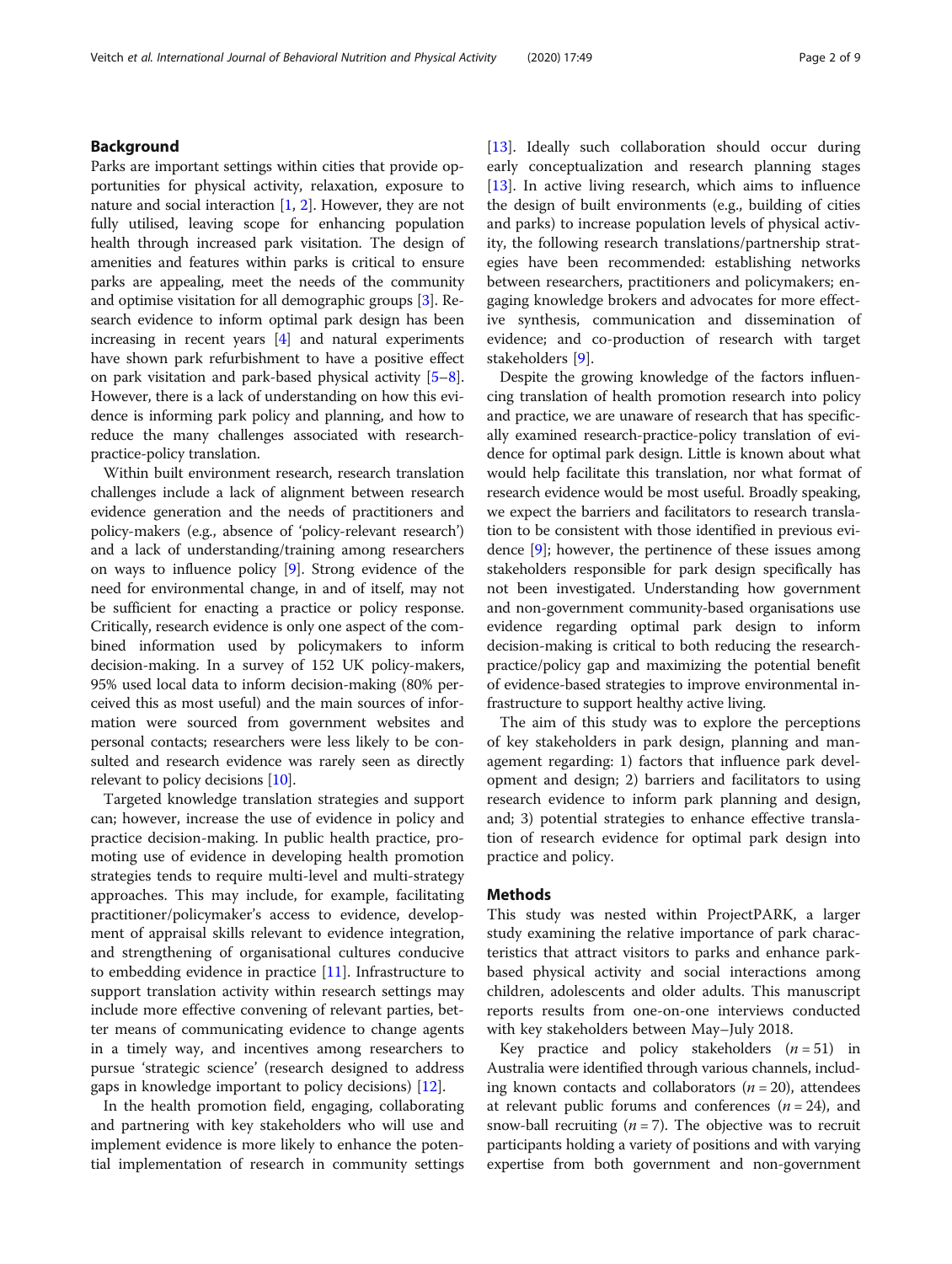organisations within the park design planning and management sector. Identified stakeholders received a plain language statement and an invitation to participate in a telephone or in-person interview via email. Nonresponders received a follow-up email 2 weeks after the original email had been sent. Those who declined or did not respond to the follow-up email were not re-contacted.

Consenting stakeholders ( $n = 23, 45\%$  of those contacted), participated in a semi-structured telephone  $(n = 21)$  or inperson  $(n = 2)$  interview with one of two researchers (JV or ED), at a time and location convenient to the participant. Seven participants were existing collaborators with the research team. Participants were asked to share experiences and opinions in response to the following six areas: 1) factors that influence park development and design; 2) current policies in place in their organisation in relation to park development or redevelopment; 3) ways to facilitate use of evidence to inform park design in their work or organisation; 4) barriers to using research evidence in policy and planning; 5) the most useful format for research evidence to be presented; and, 6) priorities for research evidence to support their work or organization. Participants also described their current position and experience in the field. Interviews lasted between 20 and 65 min and were audio recorded.

#### Data analysis

The audio recordings were transcribed verbatim and imported into NVivo 12 (QSR International Pty Ltd., Melbourne, Australia) to manage coding of the data. Data was then analysed using a summative content analysis approach [[14](#page-8-0)]. All interviews were read carefully, followed by inductive coding into frequently recurring subcategories and groups based on the survey questions. A coding protocol was developed prior to analysis; however, this was amended throughout the coding process based on the interview data. The assignment of the subcategories and grouping into categories was performed by two researchers (JV and ED) and any clarification or disagreements were discussed until consensus was reached.

#### Results

Overall, 23 stakeholders were interviewed (65% male). They represented companies located in urban and regional areas of Victoria and Queensland, Australia. Eighteen were employees within government organisations (e.g. local councils, Department of Environment, Land, Water and Planning, Parks Victoria, Water Authority) and five were employed in private companies (e.g. playground design, landscaping, leisure facility management). Most stakeholders ( $n = 14$ ) held planning and management roles (e.g. Manager of Urban Design, Strategic Planning, Recreation Planner, Open Space Co-ordinator, Liveability Project Officer), four held roles in design (e.g. Landscape Architect)

and five held roles that combined planning, management and design. Nine stakeholders were involved in policy development. The average length of time in their current position was 7 years and 16 participants had more than 10 years' experience in park design/management. A summary of the research findings discussed below are presented in Table 1.

#### Factors that influence the decision to (re) develop parks and park design

Overarching policy and strategic planning documents that outline priorities for developing new parks and redeveloping existing parks were reported as the key factor that influenced park (re)development. Forty-three percent of participants' organisations had current policies in place in relation to park (re)development. A further 9% worked for organisations that did not have their own policies but were contracted by councils that did.

"We have our local government infrastructure plan which sets out in the next 20 years which parks we're going to develop, how much it's going to cost. That's based on population modelling, needs, areas with

#### Table 1 Summary of key findings

#### Factors influencing decisions to (re) develop parks and park design:

- Overarching policy and strategic planning documents
- Condition of existing parks
- Availability of land and characteristics of site
- Desire to meet evolving needs of the community

#### Current use of evidence in policy and planning:

• Evidence currently used included: academic evidence, evidence collected by their own organisations and evidence distributed by other non-academic organisations

#### Barriers to using evidence to inform park design:

• Time and cost constraints: enhanced due to deadlines and short time frames

• Difficulties locating and accessing relevant research: enhanced due to lack of skills and knowledge of how to find relevant research and insufficient access to databases/academic literature

• Lack of relevant research relevant to real-world settings

#### Ways to enhance evidence-based park design:

• Develop research partnerships between research academics/ institutions and park developers/planners

• Provide more accessible research, communicated in a timely, succinct and informative format such as short summary reports, infographics, regular research updates, dedicated research databases, and conference and seminar presentations

#### Research gaps:

• Identifying park features that would encourage visitation across varying demographic groups to inform the planning and design of future park developments and re-developments

• Cost-benefit analysis studies of park and open space developments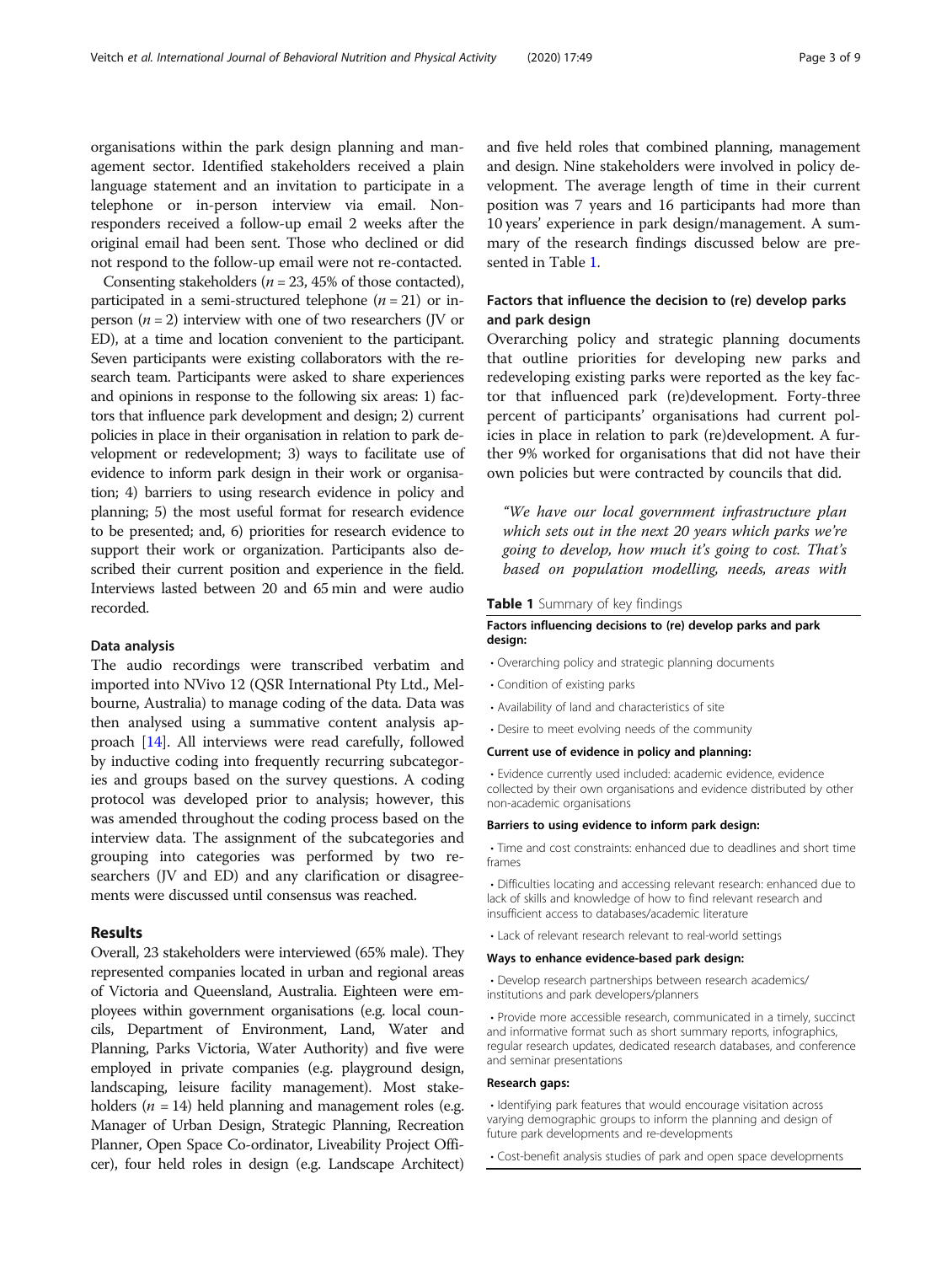specific needs or growth." (Parks and Natural Areas Planner)

"So there's generally a policy position that will underpin the decisions to provide parks in the first instance." (Sports and Recreation Planner)

The condition of existing parks and their maintenance and upgrade requirements were reported to influence decisions regarding park development. Parks that had not been updated within a certain timeframe or had features that required maintenance were prioritised for redevelopment.

"So, when we've got parks reaching the end of their useful life we look at what opportunities exist to replace and upgrade them. We've got asset management plans, and you get a pretty good gauge on the equipment. We do annual audits on our parks and playgrounds which identify what meets standards and what doesn't." (Open Space Coordinator)

Availability of land in both established and developing neighbourhoods were reported as key influences on park (re)development. Characteristics of the site, such as size, landscape, climate and wildlife were important factors that influenced park design.

"So often we deal with issues, like particularly in new areas of growth, how much open space should be provided. How it's provided can have an effect on whether it's used or not." (Manager for Planning Projects)

"We explore what opportunities we have to leverage the natural conditions and advantages of the landscape to ensure that we reinforce or in some cases recreate a local sense of identity and character." (Senior Strategic Planner)

Endeavoring to meet the evolving needs of the community was a major influence on park (re) development and design. Community engagement was commonly used as a tool to evaluate the community's needs and inform park design.

"We might look at an upgrade if we don't feel the park meets the needs of the current community, so might be somewhere like x which was basically a rural park when it was formed in the 1980's and now it has houses all around the boundary, … … so we need to look at what facilities we are providing, are there trail links to the right places and are there toilets in the right places and have we got the mix of activities right." (Open Space Planner)

"We're very much driven by community kind of wants and needs, and through consultation. So if we're planning a space, we'll go out to the community and say, "What would you like to see here?" kind of how they use the space, what they like about it, what they'd like to see changed, and then we'll try and incorporate all of that into a plan." (Coordinator of Open Space)

#### Current use of research evidence in policy and planning

All participants reported using at least one form of research evidence to inform park policy and/or planning. Stakeholders reported using academic evidence, commissioning their own research, and using research findings distributed by non-academic organisations including national data.

#### Academic evidence

Participants generally regarded research evidence as important. They recognised the benefits of using evidence to inform park design and policy and the value of establishing partnerships with academics and research institutions.

"On a lot of our policy development work we test it and we look to research to justify the position. For example, one of the things that we've recently done where we've worked with universities is looking at what's reasonable access to different things, including open space … and the policy guidance has been developed in conjunction with the research." (Manager for Planning Projects)

" … . it also comes from published research that we will seek out and access, and my conversations with [researchers] are about us getting more specific and looking at issues and working with institutions to really delve into I suppose those more challenging or unknown issues that we are looking to create solutions for." (Managing Director)

#### Research conducted by organisations

Stakeholders also reported collecting their own evidence to inform park planning and development. This typically included surveys and interviews with park users, pedestrian counters to record park use, observational techniques and project evaluation.

"We commission a bit of research ourselves, you know around our existing spaces. So, we get people in to do footpath counts and survey visitors to determine their experience." (Green Infrastructure Support Officer)

" … we do have a lot of pedestrian counters, which are on our shared trails, measuring usage. We've been doing a lot of upgrades so we can monitor the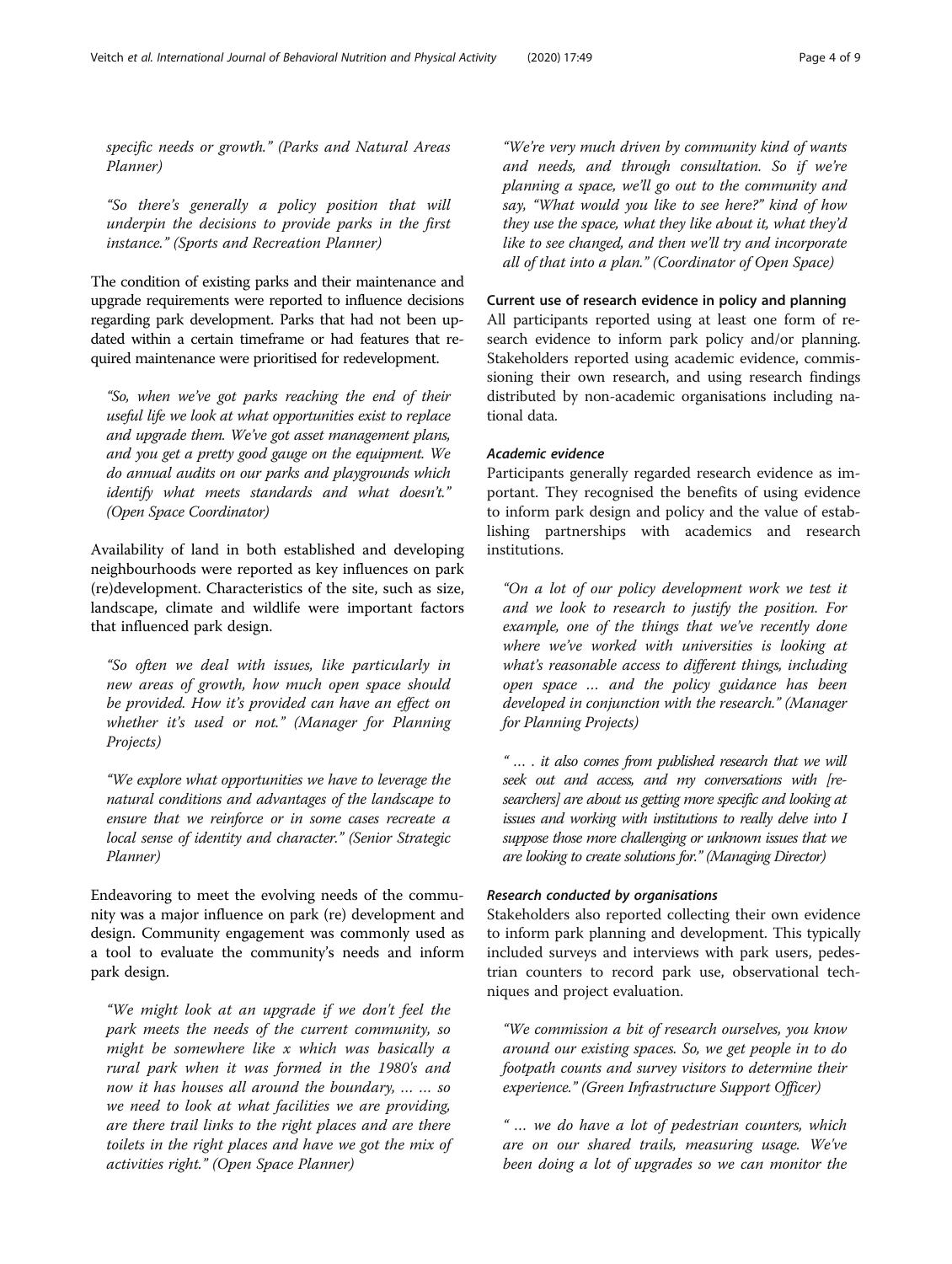success of those upgrades." (Coordinator of Public Space Design)

#### Research conducted and/or distributed by other nonacademic organisations

Stakeholders also reported using evidence filtered through from peak bodies (i.e. organisations that represent the interests of the industry as a whole) or other organisations.

"We engage a lot of landscape architects. So, we back their judgment and their understanding of design issues and contemporary or current research on those things. Our peak body is Parks and Leisure Australia … … .. so we often tap into that kind of resource. But yeah, we don't have any relationships with universities, schools, or anything, so we're left to our own devices." (Open Space Co-ordinator)

"We don't really have all that much time to sift through journals and stuff, so it's more we rely on those sort of peak bodies that we're involved in to send us information and reading articles and the papers through them." (Coordinator of Passive Reserves)

#### Barriers to using evidence to inform park design

Despite the acknowledged benefits of using evidence to inform park planning, multiple barriers to using evidence were discussed. The four main barriers that emerged included time constraints, difficulty locating and accessing research, cost, and relevance to real-world settings.

#### Time constraints

Participants reported time constraints as a barrier to using research evidence to inform policy development and park design. Deadlines and short time frames made it more challenging for stakeholders to conduct research or utilise existing research.

"One of the biggest challenges is the time frame. We've often got a lot of pressures to deliver things, at a certain time frame, often short time frames. Even when we are doing the policy development it has tended to be quite quick. Whereas research often takes a lot longer and feeding in the exact information we need might not be able to be done within the time frame. ....... we operate on a very short cycle and with any policy guidelines there is a real tension between trying to create quality to actually and to deliver on something." (Manager for Planning Projects)

#### Locating and accessing research

Difficulty finding and accessing relevant research emerged as a challenge for most stakeholders.

Participants reported having limited skills to search for and locate the most relevant research and limited knowledge of what is available. Insufficient access to databases and academic literature within their organisations was also highlighted as a barrier. Time constraints exacerbated the challenge of locating and accessing relevant research.

"It's a job trying to pinpoint where in the research community, where to go and who is doing what. You end up working with one and find out it's actually been done somewhere else as well or slightly different. So, that can be a real challenge actually, like you sort of feel like you are going through the right channels and getting the right research and then you might actually find that ah, there's someone over here doing something that's even more relevant, and you've already started to working with somebody else." (Manager for Planning Projects)

"In some cases there's a requirement for subscriptions and payments and things like that and we're usually not in a position to pursue research evidence and information that way, so we're really almost always relying on kind of open source information." (Senior Strategic Planner)

"..so sometimes we don't have the time, but I think quite often people don't know where to look or what sort of questions would be useful to ask." (Open Space Planner)

#### Cost

Stakeholders described insufficient funding as a barrier to undertaking or using research evidence.

"It'd be great to have a researcher or someone who can research beyond my capabilities, that's the main thing but of course. you know everything's cost prohibitive." (Director/Landscape Architect)

"It's difficult as a consultant, because if you're not paid to do something it's very difficult to generate that research, because we're obviously a commercial entity so we're trying to make ends meet." (Director/ Landscape Architect)

#### Relevance of research to real-world settings

A lack of research relevant to the needs of practitioners was reported as a barrier to incorporating evidence into park policy and design. Respondents indicated that the particular research evidence they required was often unavailable.

"I think relevance is probably just one of the main issues, and I don't know, from a research point of view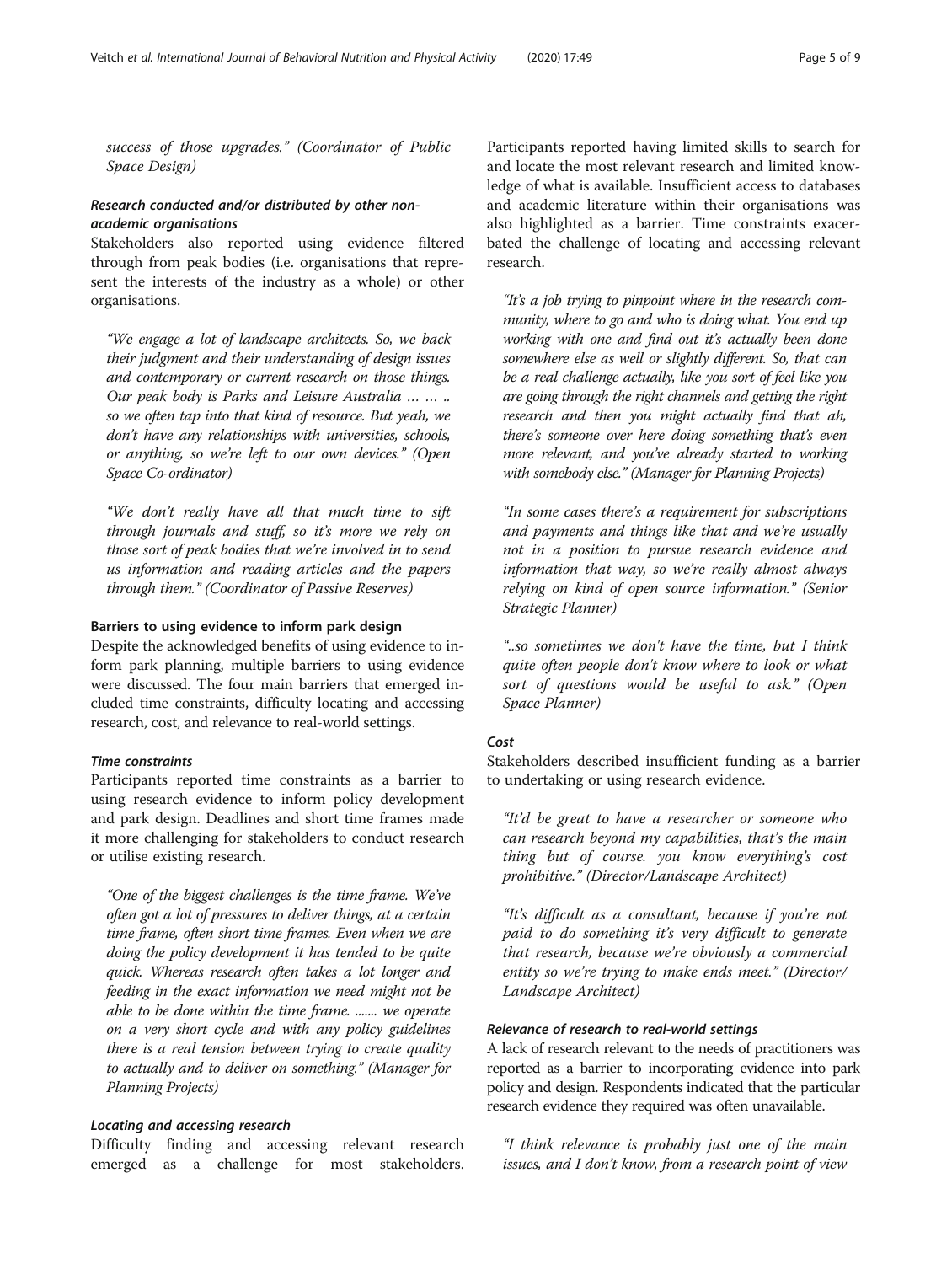maybe the relevance can be quite difficult to establish as well in the real-world setting. Hopefully your leaders as well know what the industry wants, and then we should be vocal as well, and saying, well this is actually what we'd like; we don't have data on blah, and if that can work, that would be brilliant." (Senior Project Coordinator)

#### Ways to enhance evidence-based park design

While the majority of participants used academic evidence, about one-third indicated that it could be used more often and more effectively. When asked what would make it easier to use research evidence, research partnerships and more accessible evidence emerged as key enablers.

"It's still an area I think that's a bit of a gap for us a lot of the time … Yeah, it's probably one of the areas that doesn't seem to be as readily accessible. We'll access it where it's available, but we've been talking as a directorate about how we can make better use of our university research." (Manager Visitor Planning)

#### Research partnerships

The majority of stakeholders proposed that partnerships between park developers, academics and research institutions would help facilitate the use of research evidence to inform park policy and design and also help ensure the research meets their needs.

"I think if we're able to partner with institutions such as yours and collaborate on what sort of things you want to research and what sort of things we might want to research, I think there's definitely a lot more that could be done in that space." (Senior Project Coordinator)

"So we need to kind of have the relationships first … not with individuals necessarily, but with, I guess, faculties so that we can then not only share information backwards and forwards a bit better, but we can actually work and plan those sort of research projects more collaboratively so that if we've got particular research needs then the universities and the students can be undertaking research that's very targeted to a real-world problem." (Manager Visitor Planning)

"Well, on a project it'd be great to have a researcher or someone who can research beyond my capabilities." (Director/Landscape Architect)

#### More accessible research

Making research more accessible was mentioned by stakeholders as an enabler for using evidence to inform policy and design. Stakeholders preferred research to be delivered in formats that enabled key findings to be communicated in a timely and informative fashion.

Short research summaries and reports were suggested by most stakeholders as an ideal format for communicating research evidence. There was a strong preference for a succinct delivery of the key research outcomes.

"So if it was coming to us in a very accessible format, then we would be far more inclined to be incorporating it." (Open Space Coordinator)

"Look because of time constraints probably an executive summary is sufficient for you to know whether you want to read further I suppose or link to something that gives you greater depth of detail." (Director/Landscape Architect)

The visual and simplified presentation of information via an infographic was mentioned as a useful format of evidence by stakeholders.

"The simple, hard data, and infographics to me is the best way to sell something. It gets my attention straight away. I digest the information just on an A4 page, I realise what this is about, comprehend what's this project about and what have we learned from this." (Livability Project Officer)

A regularly disseminated park research update was suggested by about one-third of respondents as a means to make research more accessible to park developers.

"If I got an email once every week or two about a new research paper on research into parks and what works well or whatever, that would be fantastic. It would save me doing that research." (Parks and Natural Areas Planner)

In-person, verbal delivery of research evidence through conference and seminar presentations and small group discussions were mentioned by almost one-third of respondents as a convenient format for information exchange.

"I think that certainly conferences and meeting with the people who are putting the research together and interpreting it, and having conversations about what it means, I think having those one on ones, or small group sessions to delve more deeply, would be really valuable." (Managing Director)

A research database dedicated solely to park related research to improve access was also recommended by several stakeholders.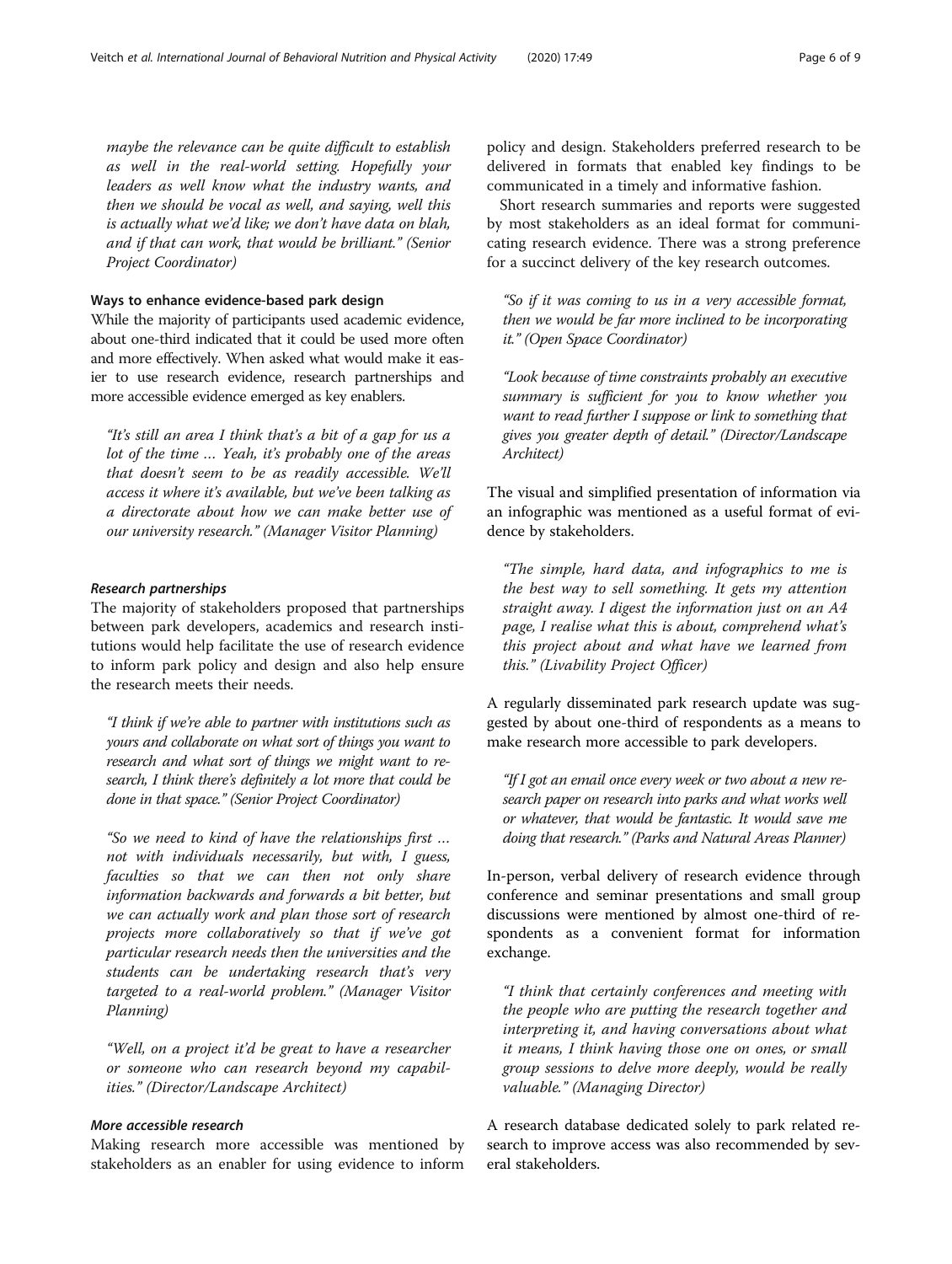"So if there was like a portal or a hub … if there's some kind of place that has a centralised area where you could have say different headings or whatever of research about for example the climate change street trees. Then there could be links to documents or listed within that so you could very quickly find what's been done and what location that's in to see if it's relevant." (Director/Landscape Architect)

#### Research gaps

Two main research gaps were identified by stakeholders. Firstly, stakeholders called for research into current and emerging park features that would encourage visitation across varying demographic groups to inform the planning and design of future park developments and redevelopments.

"I think it would likely be what makes, what encourages people to use open space … more sort of a sophisticated approach which I think councils obviously do more than we do, but would be really useful." (Manager for Planning Projects)

"It's really good to get to know what demographically people want to see in their parks as well. So, getting that information, having it up-to-date." (Senior Project Coordinator)

Secondly, cost-benefit analysis studies of parks and open spaces was recommended by stakeholders as an important research area. Respondents identified the necessity for this when applying for funding and justifying spending on park (re)development.

"I think cost analysis would be really interesting, particularly because we find it harder to justify some of the things we do in terms of cost benefit analysis." (Coordinator of Public Space Design)

"So unless we really have a good handle on known visits, existing visitation, projected visitation, actual spend and economic benefit to local regional communities, it's much harder to convince funding bodies to actually give us that money." (Manager Visitor Planning)

#### **Discussion**

Key informant interviews were conducted to better understand factors influencing park development and design and how to facilitate enhanced knowledge exchange and transfer between researchers and decisionmakers relating to park design. This research is a first step to better understand potential strategies to promote more effective uptake and use of research evidence to inform park planning and design. Creating cities and active environments that facilitate physical activity is a global priority and a key strategic objective of United Nation's 2030 Agenda for Sustainable Development [[15](#page-8-0)] and the World Health Organisation's Global Action Plan on Physical Activity 2018–2030 [\[16](#page-8-0)]. Ensuring our parks are designed to meet the needs of our community and maximize visits by all people is critical for public health.

Consistent with a study of 23 policy makers in the UK [[17\]](#page-8-0), the stakeholders generally appeared to hold academic evidence in favourable regard and either already used it, or would like to use research evidence more often. However, several barriers to using and accessing evidence were highlighted. These included time constraints, cost, difficulty locating and accessing relevant research and lack of personnel to search for evidence, and limited research that is relevant to their specific needs.

To help overcome these barriers, participants suggested that more accessible evidence communicated in a timely and informative fashion such as short summaries and reports, infographics and conferences or seminar presentations, regularly disseminated park research updates and dedicated research databases would be helpful. These are potentially feasible strategies that need to be tested and developed with a range of stakeholders who require evidence in varying formats to ensure it meets their needs. There is limited evidence exploring the uptake of evidence-based resources to inform practice from the practitioner's perspective [\[18](#page-8-0)]. However, previous research suggests that presenting research evidence to policy makers and practitioners through multiple channels and formats in an easy-to-understand, short and varied format is crucial to receptivity [[19](#page-8-0)]. It is also important to acknowledge that for many researchers, effectively translating research findings in a format so evidence can reach and inform practice is a challenge and the needs of practitioner's are often not well understood by researchers [[20](#page-8-0)].

Participants also spoke about the importance of developing partnerships between researchers and industry. Establishing partnerships between park developers, academics and research institutions and involving stakeholders in research is mutually beneficial and has many potential advantages. For example, it has been suggested that natural experiments are more likely to influence policy and practice when undertaken from the outset in partnership between researchers, policymakers and practitioners [[21,](#page-8-0) [22\]](#page-8-0). This has successfully occurred in some recent natural experiment studies evaluating park refurbishment in Australia [\[23](#page-8-0), [24\]](#page-8-0) and in the US [[25\]](#page-8-0); however, future research needs to explore mechanisms to more routinely and strategically involve park developers and planners in the research study from inception. It has also been previously recognised that two-way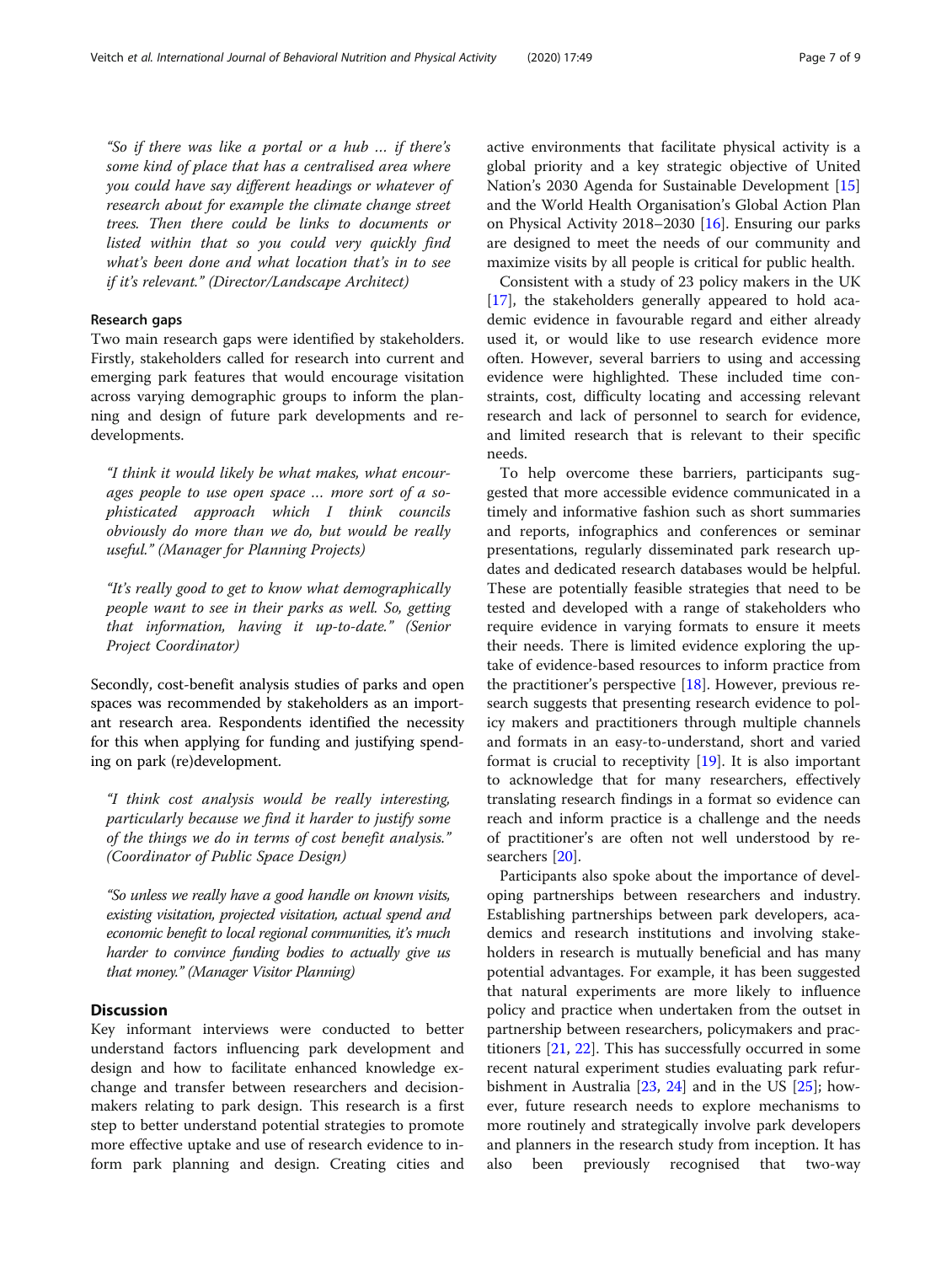communication between academics and stakeholders and inviting community input helps to ensure research addresses local issues [[19\]](#page-8-0).

Stakeholders identified that more comprehensive and up to date evidence on park features to encourage visitation is required to help inform future park planning and development, and cost-benefit analyses studies are of enormous value when seeking financial investment for park (re)development. Cost-benefit analysis plays a key role in decision-making; however, there is limited international evidence on the cost-benefit of upgrades to existing parks or the development of new parks for visitation, physical activity or other health outcomes such as mental health and well-being [[26](#page-8-0)–[28](#page-8-0)]. A recent study in Melbourne, Australia showed that a new play-scape installation in a metropolitan park located in an area of socioeconomic disadvantage was cost-effective in terms of increasing physical activity [[29](#page-8-0)]; however, future costbenefit analysis studies are required in parks of varying size, amenity and location and in neighbourhoods of varying socio-economic status. Considering the restricted availability of funding and competing priorities, cost-effectiveness evidence is critical.

Overall, the findings from this research highlight that multi-sectoral collaborations between relevant fields is essential to enhance park design, park visitation and ultimately public health. It is critical that researchers and practitioners work together to optimise outcomes and fulfill needs across disciplines. Future research needs to examine how these partnerships can be established and maintained successfully. Although this research examined knowledge exchange and transfer between researchers and decision-makers relating to park design, it is important to acknowledge that the strategies and lessons learnt could be applied to other fields of research and topic areas.

#### Strengths and limitations

This research study provided an in-depth exploration of stakeholders' views. Participants included stakeholders with wide ranging roles and experience with varying investment in park design, which provided a diversity of perspectives. All interviews were conducted by the same two researchers and transcription of interviews was outsourced to a transcriber external to the research team. Qualitative research has been acknowledged as an important way of conducting meaningful inquiry to bridge research, policy and practice [\[19\]](#page-8-0). Limitations included the recruitment strategy which involved targeting known contacts/collaborators and snowball sampling which may have resulted in recruitment of participants with shared experiences. It is therefore possible that there was an over-representation of certain perspectives. Known collaborators and contacts may have also felt

"pressure" to provide socially desirable responses; however, this was also a strength as it made it possible to specifically target representation across different types of organisations to ensure key people were involved. Snowball recruitment also led to the recruitment of relevant and experienced participants. It is important to acknowledge; however, that it is possible that stakeholders with differing views and perspectives to those presented in this study were not included. It is also possible that participants provided socially desirable responses as research staff were interviewing them. Finally, all stakeholders were employed within an Australian context so the findings may not be generalisable to other countries, in particular low or middle-income settings.

#### Conclusion

Research evidence is used by and considered important and relevant to park planners and designers. However, there are many challenges associated with using evidence to inform park policy and planning. Researchers must generate policy-relevant research in a readily accessible, timely and user-friendly format. Further research is needed to better understand how to successfully establish and maintain relationships/partnerships between researchers and key stakeholders and how to facilitate increased use of research evidence in park policy and design.

#### Acknowledgements

The authors gratefully acknowledge the stakeholders who participated in this study and all research staff involved in ProjectPARK.

#### Authors' contributions

JV conceptualized the research question, contributed to the data collection and data analyses, interpreted results, and drafted and edited the manuscript. AT, KB and BD contributed to the research question and interpretation of results. ED contributed to the data collection, data analyses and interpretation of results. HK contributed to the interpretation of results. All authors critically commented on drafts of the manuscript and approved the final version.

#### Funding

This research was funded by an Australian Research Council Discovery Project (DP170100188). JV is supported by a Future Leader Fellowship from the National Heart Foundation of Australia (ID 101928). The contents of this manuscript are the responsibility of the authors and do not reflect the views of the funding bodies.

#### Availability of data and materials

The dataset used and/or analysed during the current study are available from the corresponding author on reasonable request.

#### Ethics approval and consent to participate

Ethics approval was obtained from the University Human Ethics Advisory Group (HEAG-H 94\_2017). Informed consent was obtained from participants.

#### Consent for publication

Not applicable.

#### Competing interests

The authors declare that they have no competing interests.